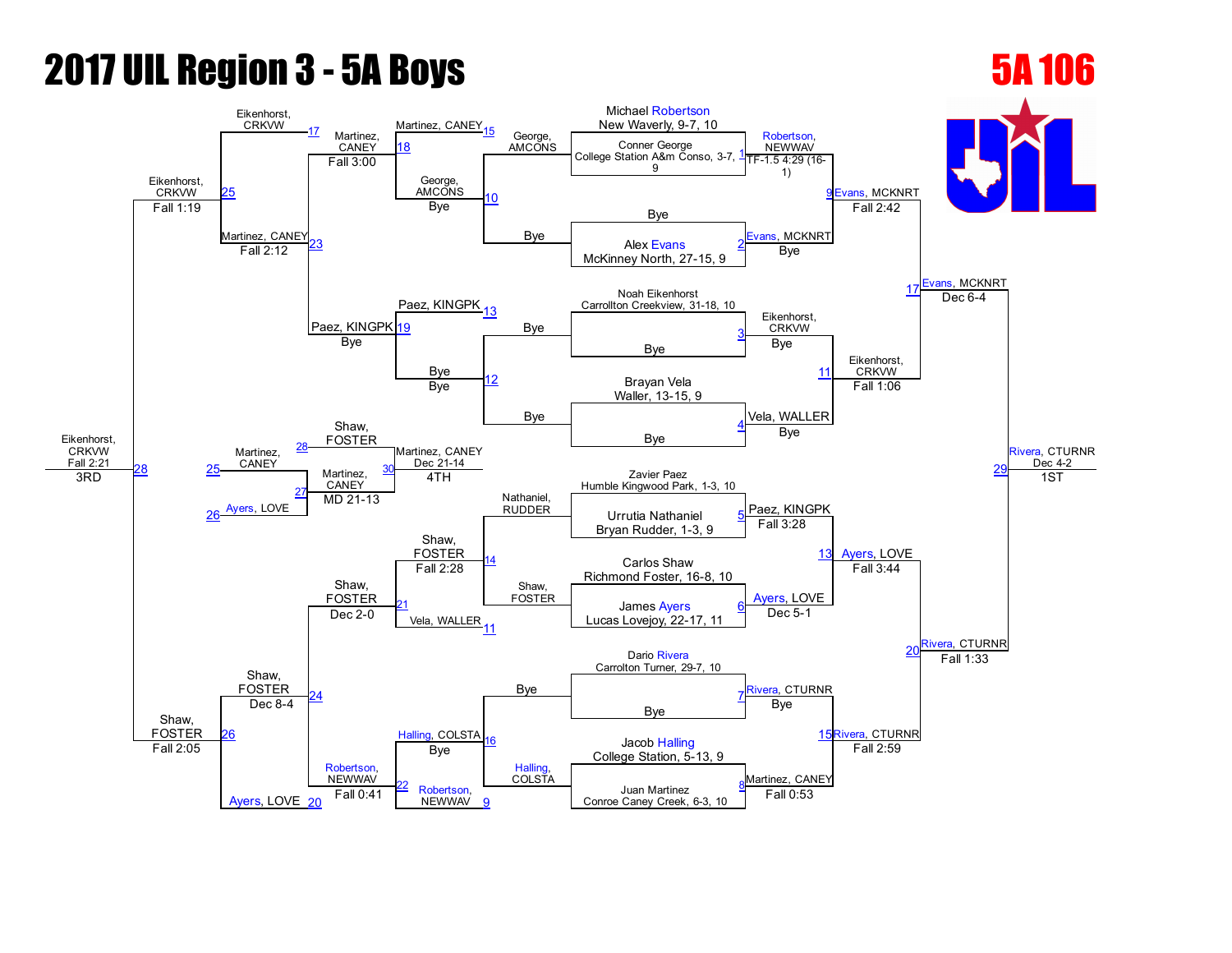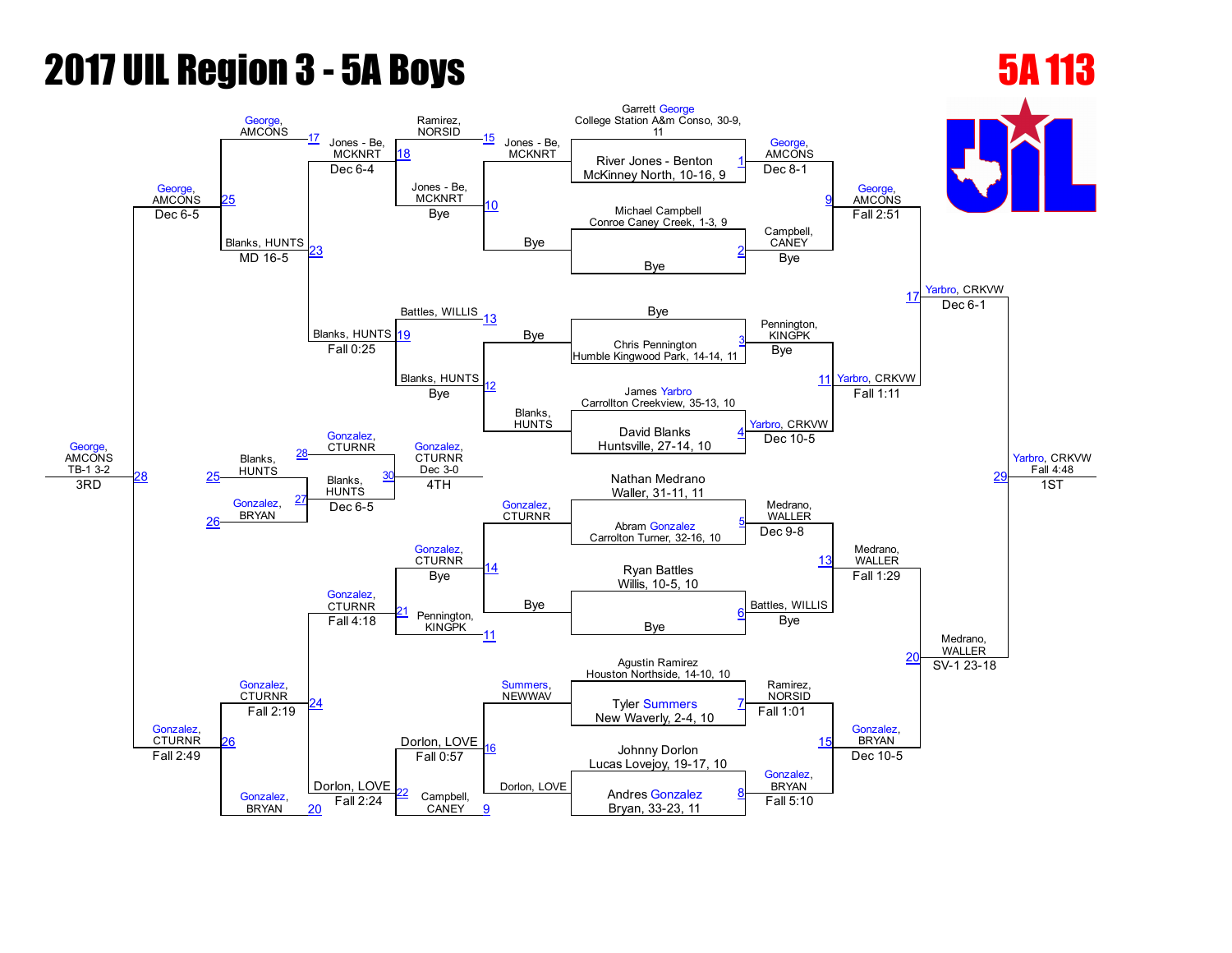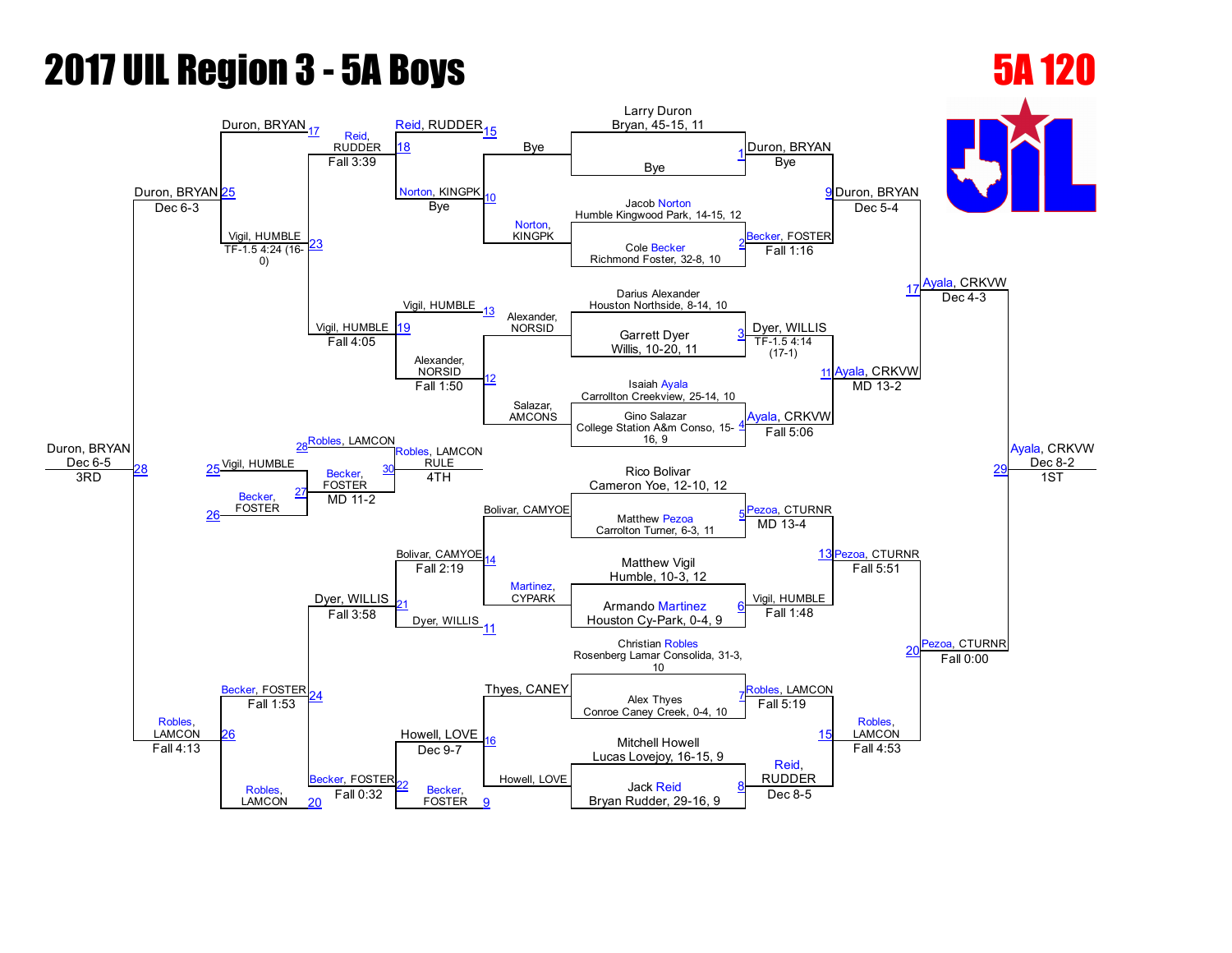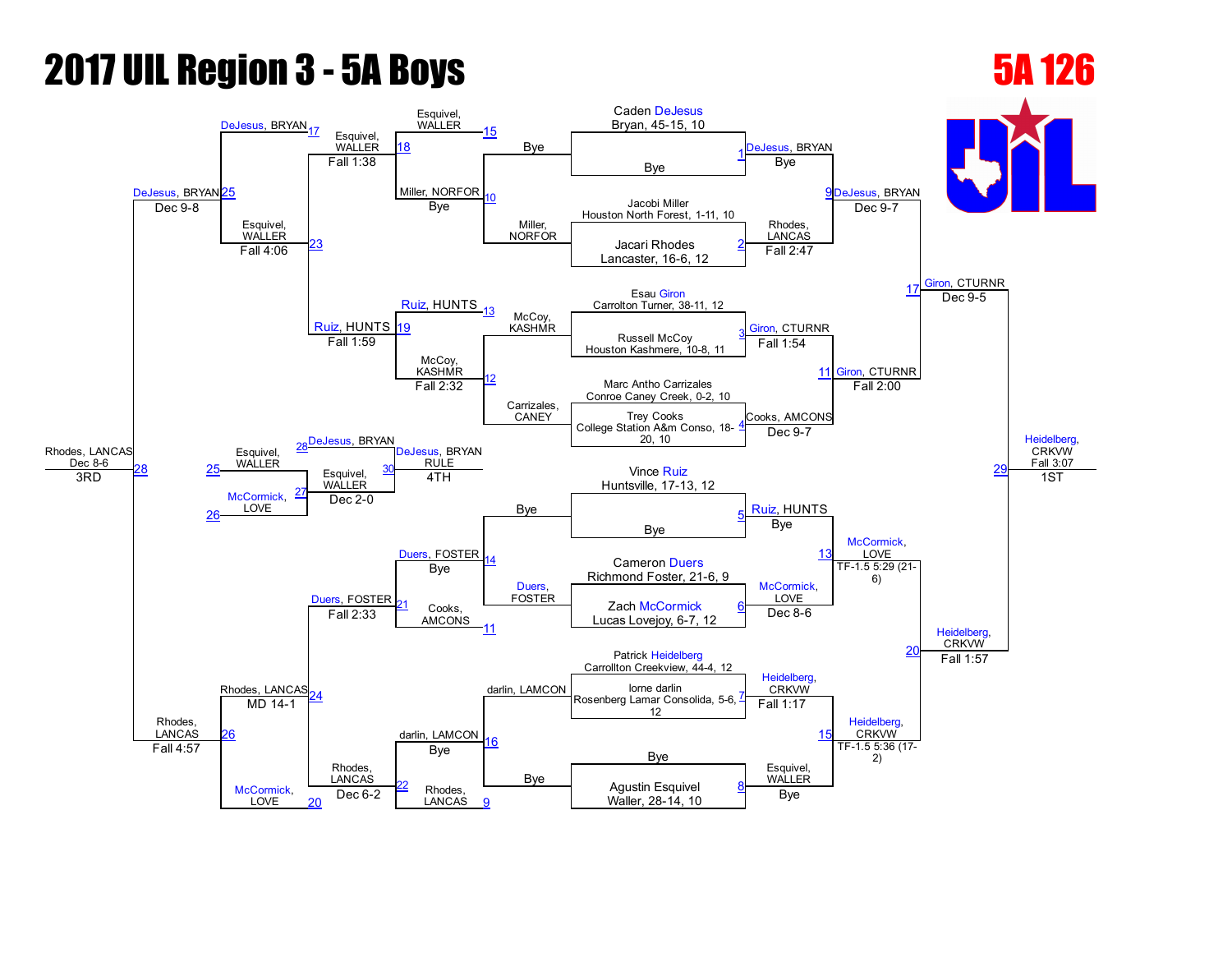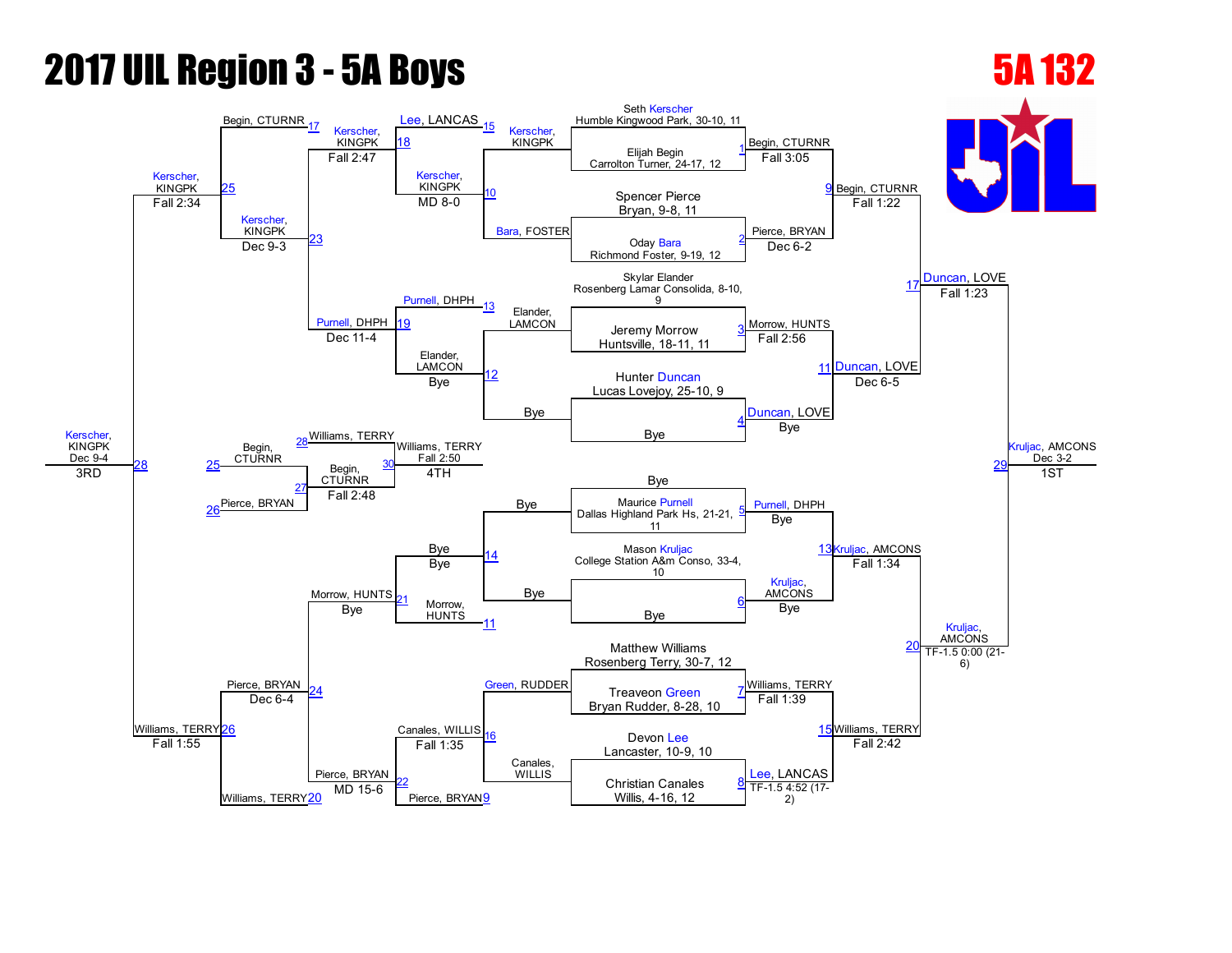### [Rodriguez,](javascript:viewProfile(245688096)) **COLSTA** Fall 4:03 [Moreno,](javascript:viewProfile(2110767009)) FOSTER<sup>[25](javascript:openBoutSheet(25,)</sup> [Korzynski](javascript:viewProfile(1414634096)),<br>BRYAN BRYAN [17](javascript:openBoutSheet(17,) [Cegielski,](javascript:viewProfile(53708076))<br>CANEY [Cegielski,](javascript:viewProfile(53708076)) CANEY [15](javascript:openBoutSheet(15,) Bye Caleb Flores Carrollton Creekview, 43-7, 12 Flores, CRKVW Flores, CRKVW Flores, CRKVW Flores, CRKVW Dec 6-2 [18](javascript:openBoutSheet(18,) Bye [1](javascript:openBoutSheet(1,) Fall 3:58 Williams, HUNTS [10](javascript:openBoutSheet(10,) Williams, HUNTS<sup>®</sup> Bye **Marquell Williams** Huntsville, 11-8, 11 Inj. 1:13 [Moreno,](javascript:viewProfile(2110767009)) FOSTER [23](javascript:openBoutSheet(23,) Bye Crow, KINGPK Fall 2:38 Jorrin Crow Humble Kingwood Park, 13-9, 11  $\frac{23}{\text{Dec 11-5}}$  $\frac{23}{\text{Dec 11-5}}$  $\frac{23}{\text{Dec 11-5}}$   $\frac{23}{\text{Dec 11-5}}$ [Zercher](javascript:viewProfile(30858071)), **WYLEST** Inj. 4:51 [17](javascript:openBoutSheet(17,) Bye [Moreno,](javascript:viewProfile(2110767009)) FOSTER [13](javascript:openBoutSheet(13,) Bye [Korzynski,](javascript:viewProfile(1414634096)) BRYAN MD 12-1 [19](javascript:openBoutSheet(19,) Dustine [Korzynski](javascript:viewProfile(1414634096)) [3](javascript:openBoutSheet(3,) Dec 64 Bryan, 33-18, 11 [Moreno](javascript:viewProfile(2110767009)), FOSTER [12](javascript:openBoutSheet(12,) [Moreno](javascript:viewProfile(2110767009)), FOSTER Bye [11](javascript:openBoutSheet(11,) [Korzynski,](javascript:viewProfile(1414634096)) **BRYAN** Ryan [Moreno](javascript:viewProfile(2110767009)) Richmond Foster, 16-13, 12 28[Moreno](javascript:viewProfile(2110767009)), FOSTER Bye Osorio, CTURNR Fall 2:27  $29$ Vicente Osorio Carrolton Turner, 11-21, 9 [4](javascript:openBoutSheet(4,) [Korzynski,](javascript:viewProfile(1414634096)) **BRYAN** oreno, FOSTER Fall 2:36 [Garcia,](javascript:viewProfile(1346845009)) LAMCON Fall 5:37 [28](javascript:openBoutSheet(28,) [25](javascript:openBoutSheet(25,) Crow, KINGPK Zane [Zercher](javascript:viewProfile(30858071)) Wylie East, 19-9, 12 3RD Crow, KINGPK [27](javascript:openBoutSheet(27,) 4TH [Zercher](javascript:viewProfile(30858071)), **WYLEST** [Rodriguez,](javascript:viewProfile(245688096)) COLSTA 1ST [26](javascript:openBoutSheet(26,) For. Jose [Garcia](javascript:viewProfile(1346845009)) Rosenberg Lamar Consolida, 12 8, 11 [5](javascript:openBoutSheet(5,) Crow, KINGPK [Garcia](javascript:viewProfile(1346845009)), LAMCON Johnson, OZEN TF-1.5 2:54  $(16-0)$ [13](javascript:openBoutSheet(13,) [Rodriguez,](javascript:viewProfile(245688096)) **COLSTA** [Garcia,](javascript:viewProfile(1346845009)) LAMCON<sub>21</sub> Andrew [Rodriguez](javascript:viewProfile(245688096)) College Station, 23-11, 12 Fall 1:44 [Rodriguez,](javascript:viewProfile(245688096)) COLSTA TB-1 11-7 [South,](javascript:viewProfile(2062538009)) LOVE Osorio. **CTURNR** Kylen Johnson Beaumont Ozen, 0-7, 12 [6](javascript:openBoutSheet(6,) Fall 4:34 [11](javascript:openBoutSheet(11,) Fall 0:57  $\overline{\mathcal{L}}$ Barrera, TERRY Keagan [Cegielski](javascript:viewProfile(53708076)) Conroe Caney Creek, 4-2, 12 [24](javascript:openBoutSheet(24,) Jarillo, WALLER [Cegielski,](javascript:viewProfile(53708076)) **CANEY** Dec 5-2 Cesar Jarillo Waller, 9-8, 10 [7](javascript:openBoutSheet(7,) [26](javascript:openBoutSheet(26,) Dec 5-4 [16](javascript:openBoutSheet(16,) Barrera, TERRY TF-1.5 2:30  $(18-3)$ [South](javascript:viewProfile(2062538009)), LOVE Adam Barrera Rosenberg Terry, 10-7, 9 Fall 2:10 [Rodriguez,](javascript:viewProfile(245688096)) **COLSTA** Crow, KINGPK Fall 2:28 [South,](javascript:viewProfile(2062538009)) LOVE Fall 2:38 [22](javascript:openBoutSheet(22,) (16-0) Crow, KINGPK<sup>[9](javascript:openBoutSheet(9,)</sup> Dylan [South](javascript:viewProfile(2062538009)) Lucas Lovejov, 17-9, 12 [8](javascript:openBoutSheet(8,) [20](javascript:openBoutSheet(20,)  $TF-1.5$  3:35<br>(16-0)  $MD$  17-3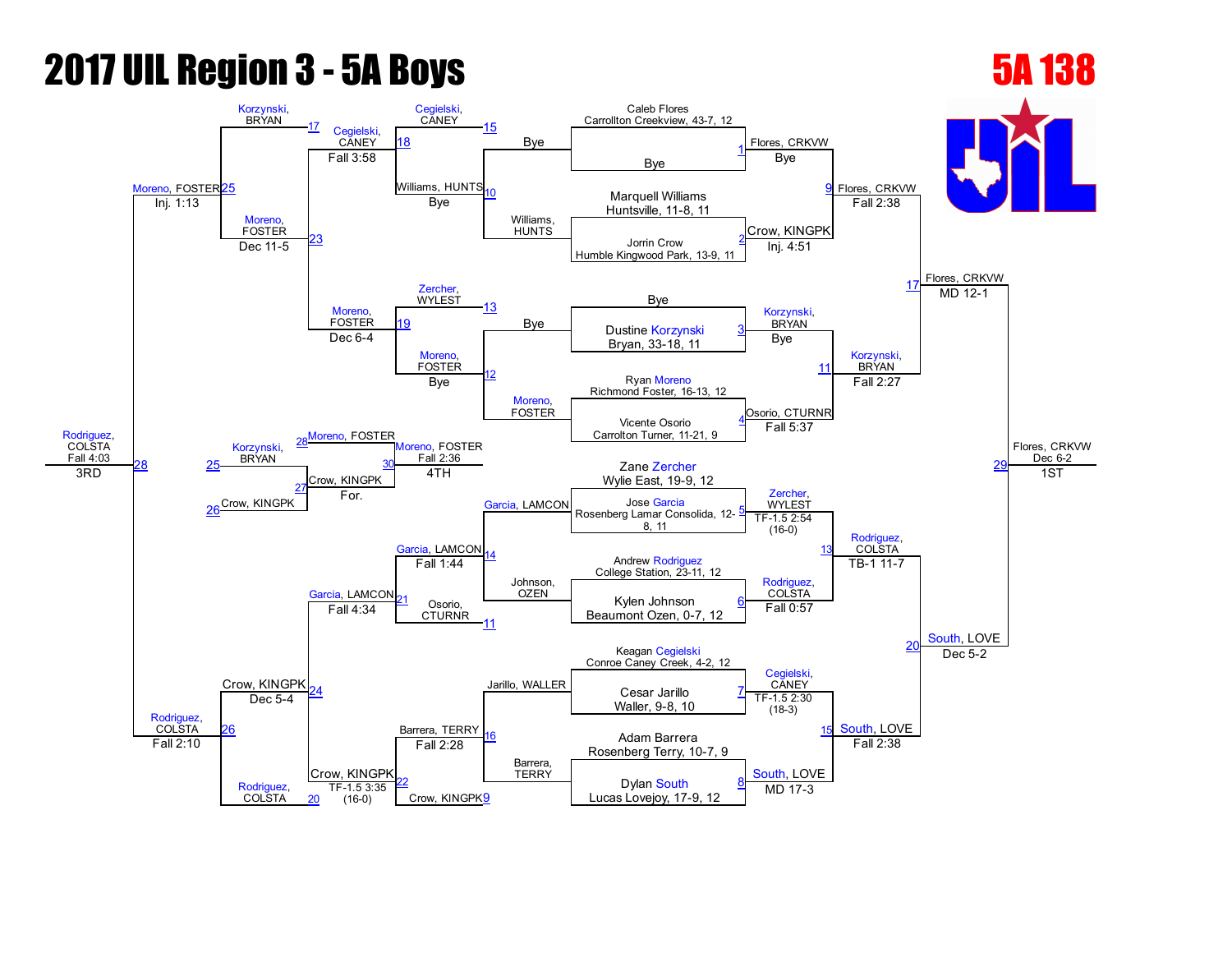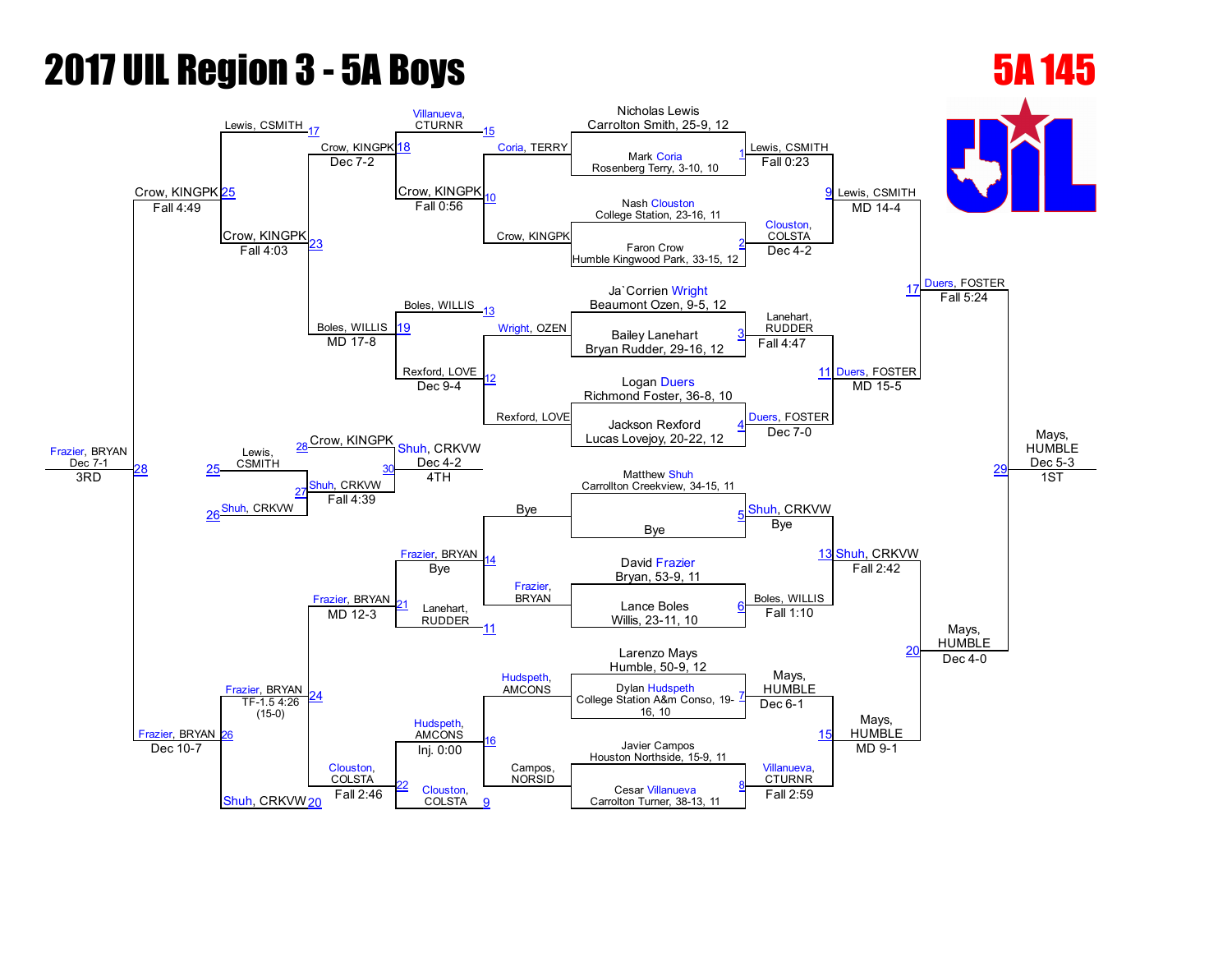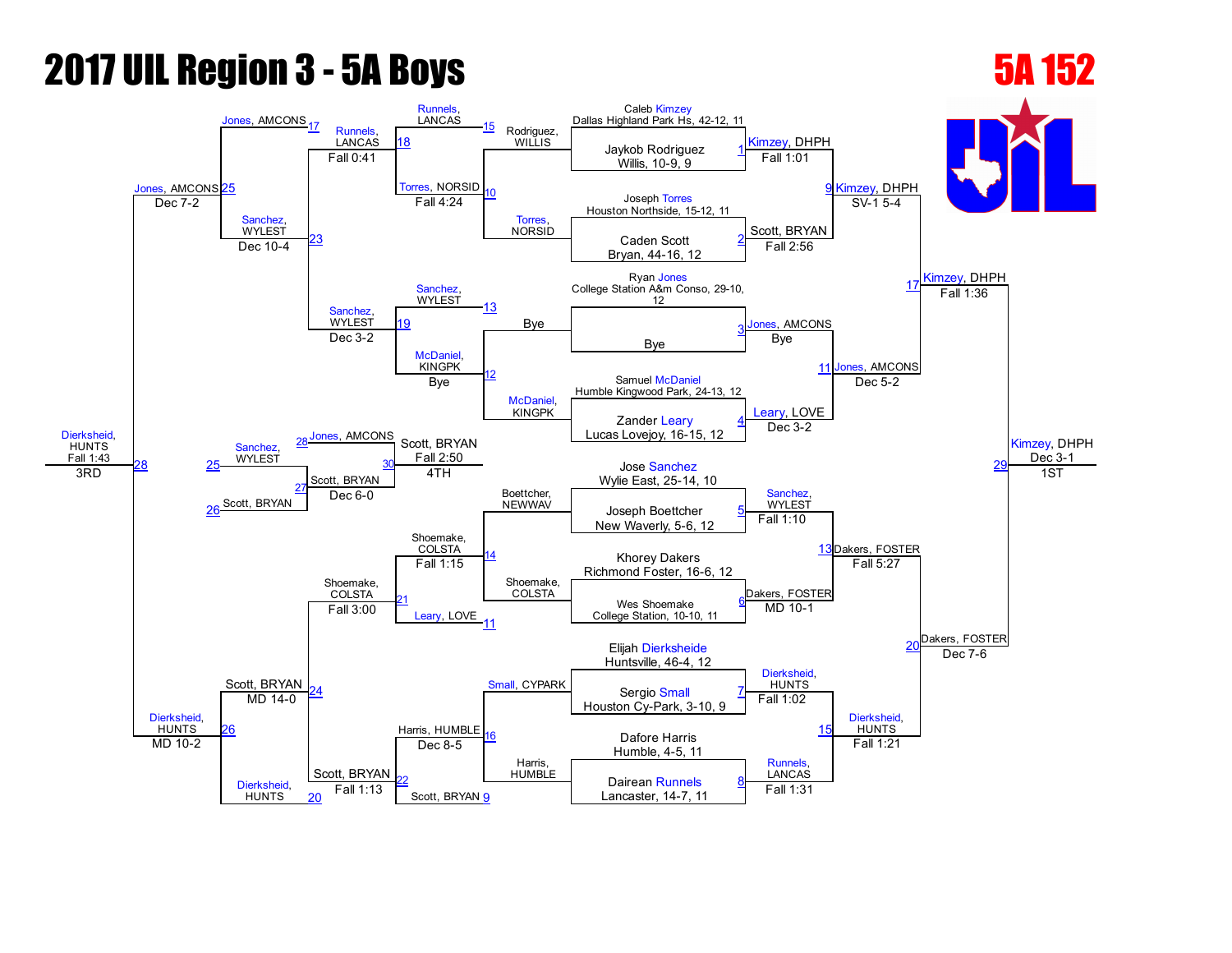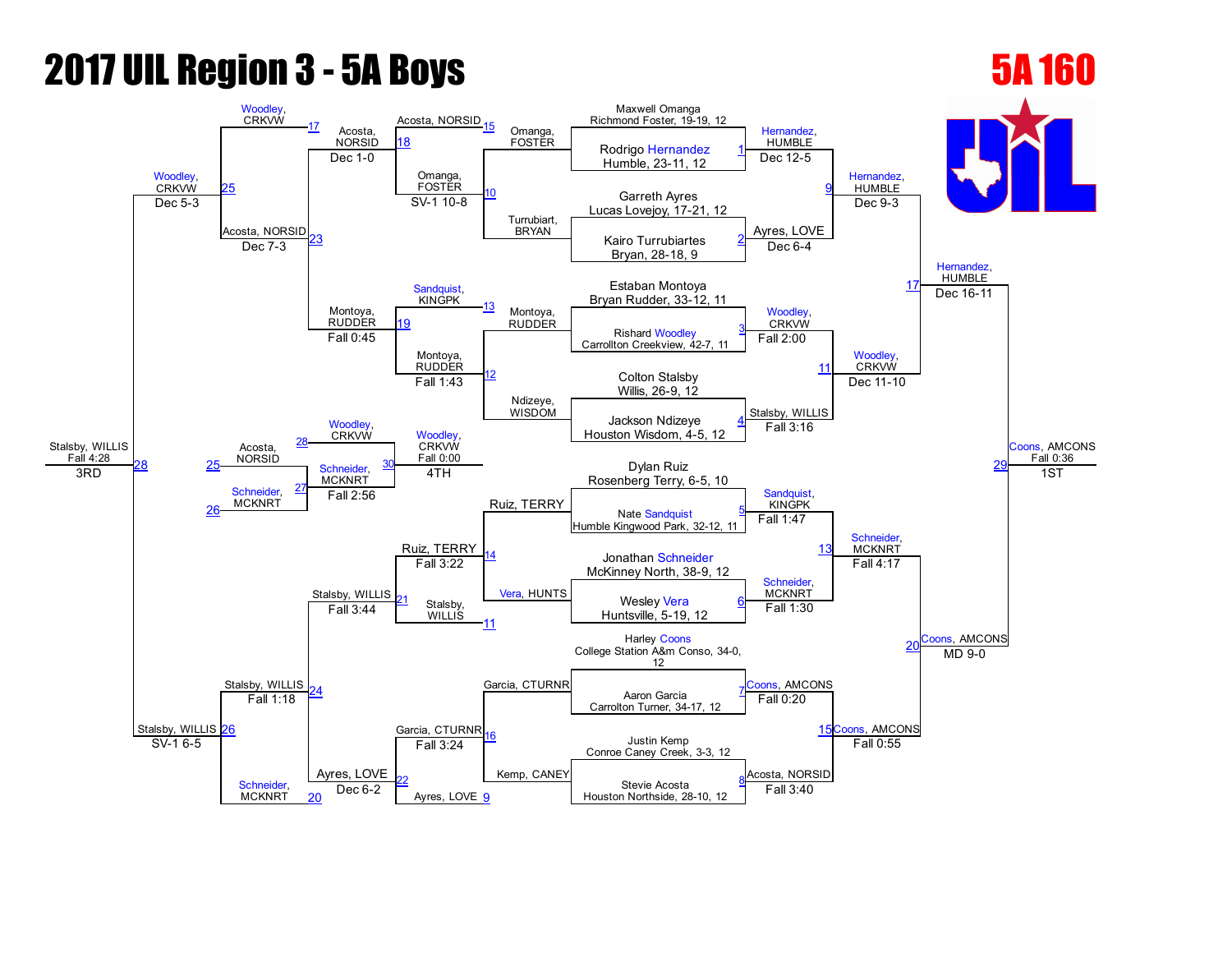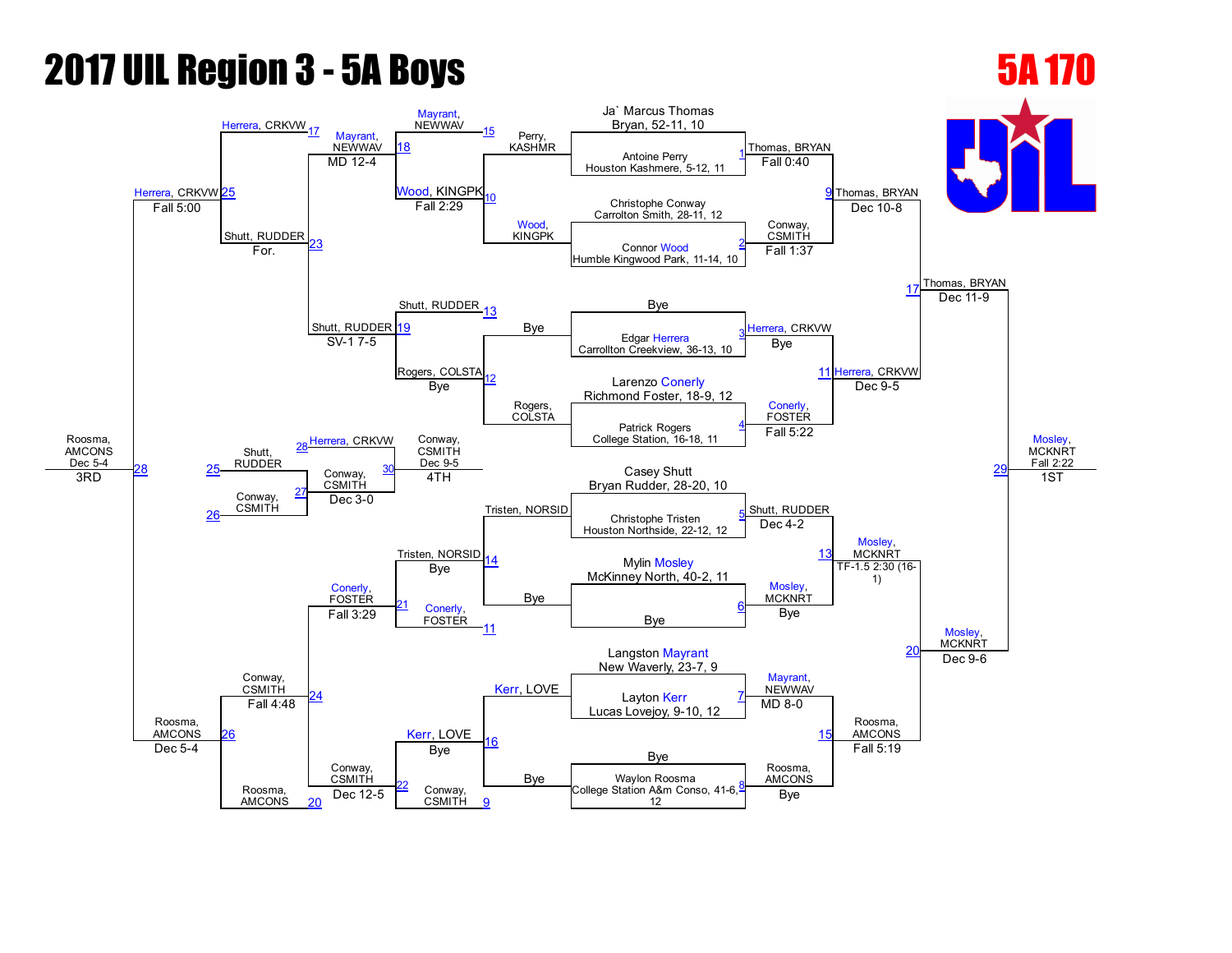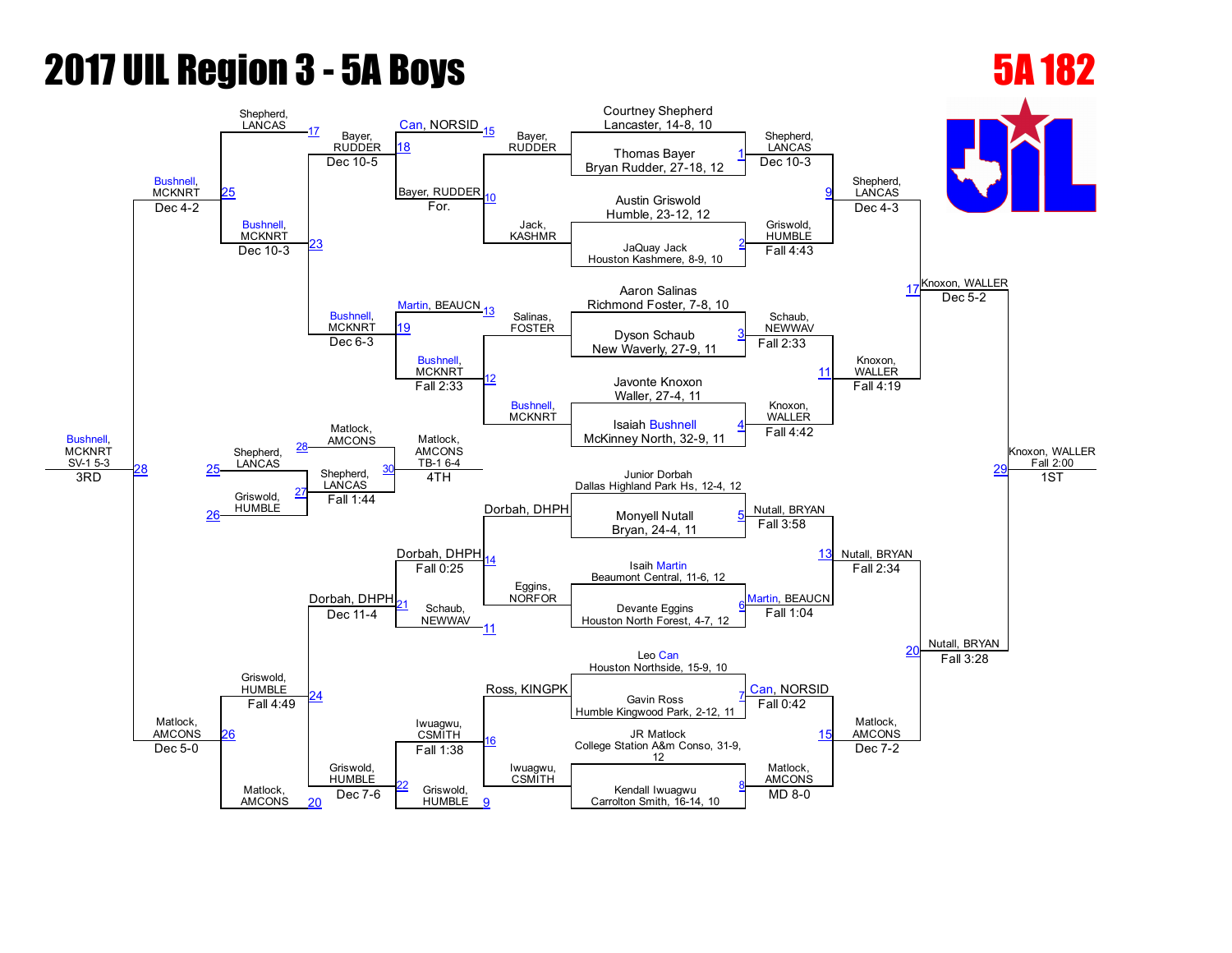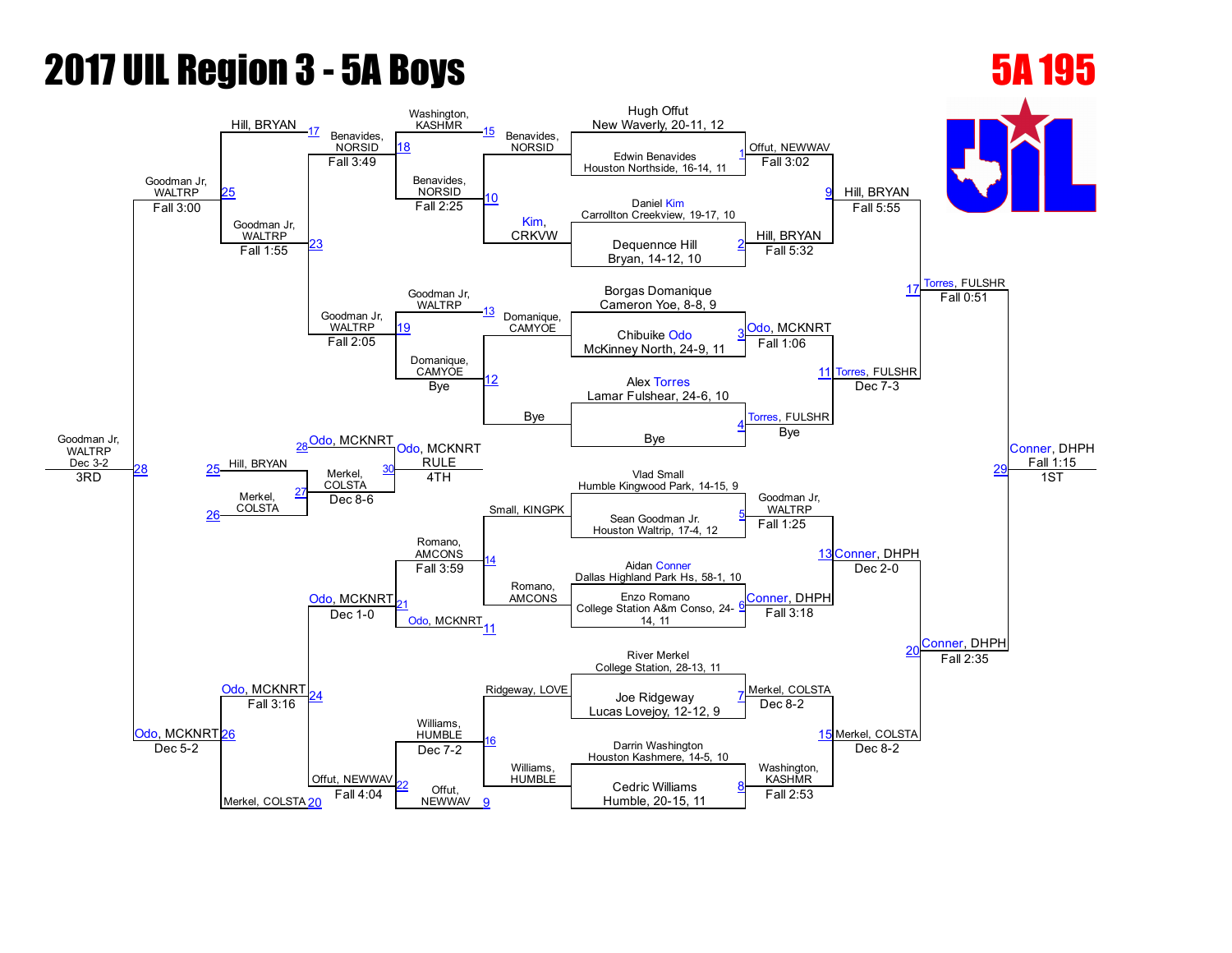